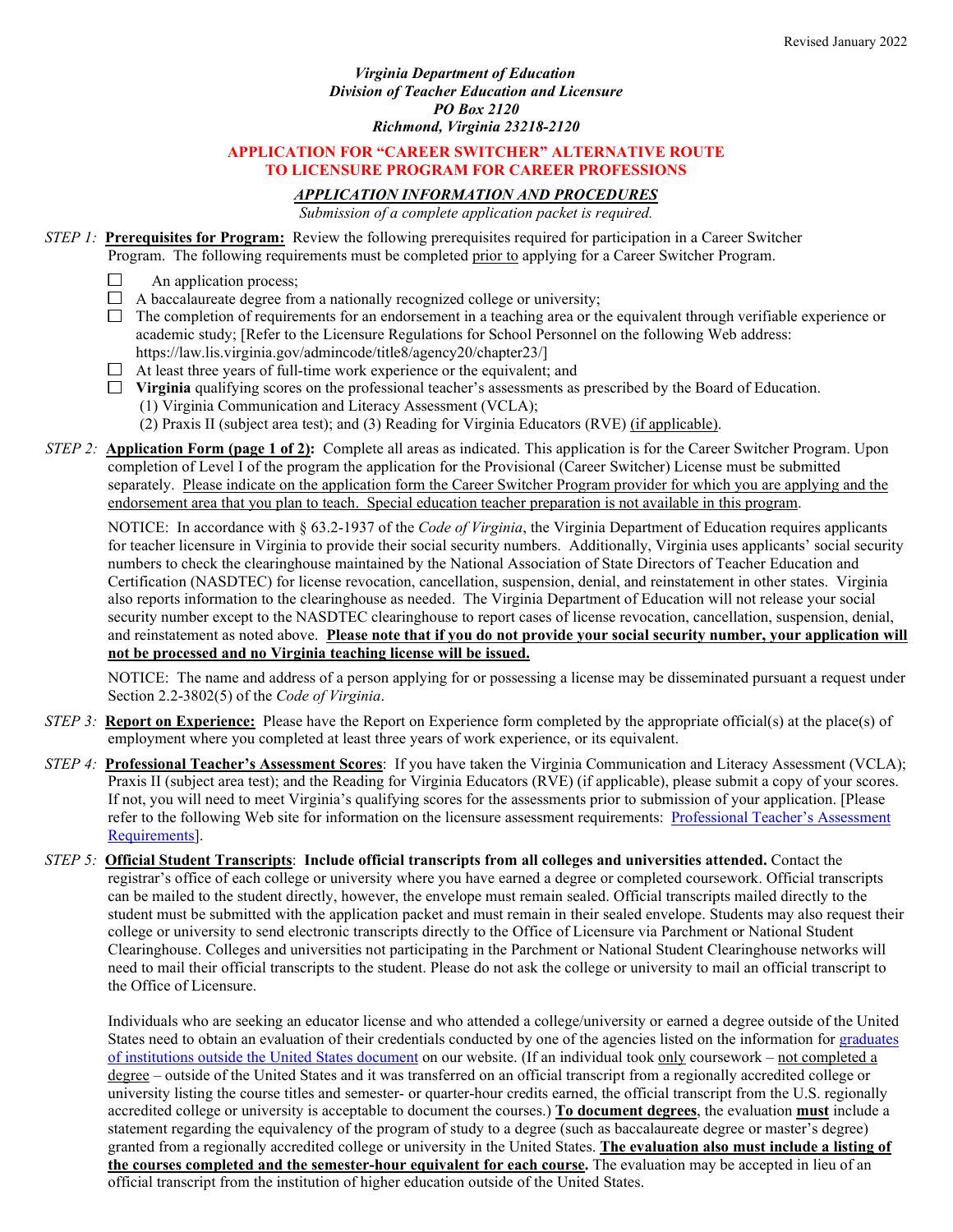Placement records sent from colleges, grade reports, photocopies, and student printouts of unofficial transcripts will not be accepted or returned.

- *STEP 6:* **Send your Application Directly to the Certified Program Provider**: Send your application packet for the Career Switcher Program directly to the Certified Program Provider. You may review the list of program providers on the following Web site: [http://www.doe.virginia.gov/teaching/educator\\_preparation/career\\_switcher/index.shtml.](http://www.doe.virginia.gov/teaching/educator_preparation/career_switcher/index.shtml) The Certified Program Provider will submit your application for the license to the Virginia Department of Education upon your successful completion of Level I of the program.
- **Fees for Licensure:** Please note that upon your completion of Level I or the Career Switcher Program, your application for a Provisional (Career Switcher) License will be submitted to the Virginia Department of Education by the Certified Program Provider. This application must be accompanied by your application fee for the license. The in-state fee is \$100, and the out-of-state fee is \$150. The fee is determined by the address on your application. Attach a certified check, cashier's check, money order, or personal check made payable to the *Treasurer of Virginia*. A \$50 processing fee is assessed for a check returned for any reason. Returned checks are subject to collection action. Applicants may also utilize the Pay Now feature on the Office of Licensure website to pay for the application fee upfront. Please note that if this option is utilized, the receipt must be **printed and submitted** with the application packet. DO NOT SUBMIT THE APPLICATION FEE UNTIL NOTIFIED BY THE CERTIFIED PROGRAM PROVIDER.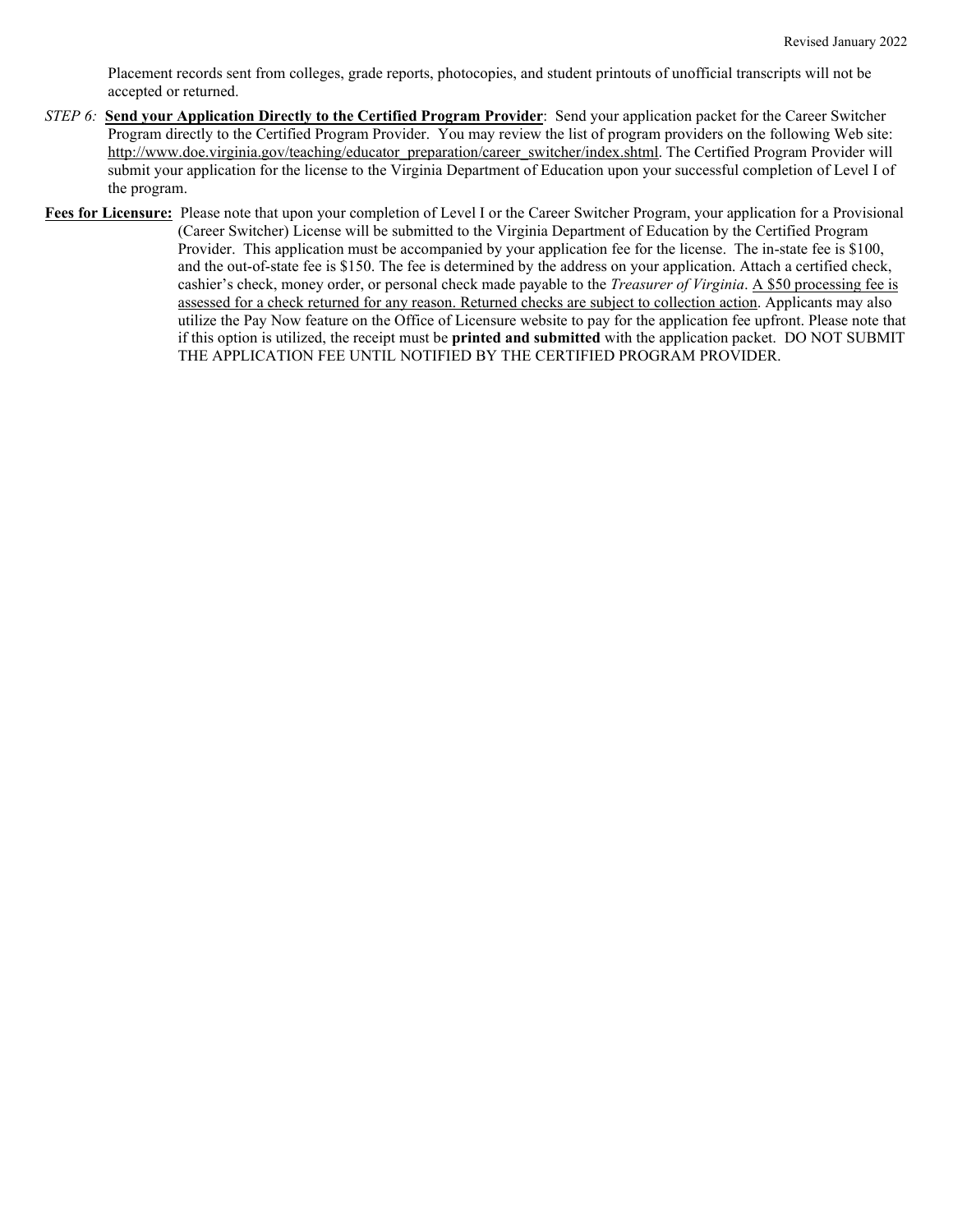## *Virginia Department of Education Division of Teacher Education and Licensure PO Box 2120* • *Richmond, VA 23218-2120*

# **APPLICATION FOR THE CAREER SWITCHER PROGRAM (Page 1 of 2)**

| <b>PART I: INFORMATION</b>                                                                                                                                                                                                                                                                                                                                                                                                                                                                                                                                                                                                                                                                                                                                                                           |                                                                                                                                                                                                             |                                | PLEASE PRINT OR TYPE                                  |                                                       |                                               |              |                |
|------------------------------------------------------------------------------------------------------------------------------------------------------------------------------------------------------------------------------------------------------------------------------------------------------------------------------------------------------------------------------------------------------------------------------------------------------------------------------------------------------------------------------------------------------------------------------------------------------------------------------------------------------------------------------------------------------------------------------------------------------------------------------------------------------|-------------------------------------------------------------------------------------------------------------------------------------------------------------------------------------------------------------|--------------------------------|-------------------------------------------------------|-------------------------------------------------------|-----------------------------------------------|--------------|----------------|
| <b>Social Security Number</b>                                                                                                                                                                                                                                                                                                                                                                                                                                                                                                                                                                                                                                                                                                                                                                        |                                                                                                                                                                                                             | Date of Birth (Month/Day/Year) | Military Veteran Branch:<br>Military Reserves Branch: |                                                       | U.S. Military Spouse:<br>$\Box$ Yes $\Box$ No |              |                |
| Last Name                                                                                                                                                                                                                                                                                                                                                                                                                                                                                                                                                                                                                                                                                                                                                                                            |                                                                                                                                                                                                             | First Name                     |                                                       | Middle Name                                           |                                               |              | Suffix         |
|                                                                                                                                                                                                                                                                                                                                                                                                                                                                                                                                                                                                                                                                                                                                                                                                      | Address (Street, City, State, Zip Code) [Please note that the address provided is public information.]*                                                                                                     |                                |                                                       |                                                       |                                               |              |                |
| Preferred Telephone Number<br>(include area code)                                                                                                                                                                                                                                                                                                                                                                                                                                                                                                                                                                                                                                                                                                                                                    | <b>Email Address</b>                                                                                                                                                                                        |                                |                                                       | Gender (for statistical purposes only)<br>$\Box$ Male | $\Box$ Female $\Box$ Non-binary               |              |                |
| Are you Hispanic or Latino? (choose only one) $\Box$ No, not Hispanic or Latino $\Box$ Yes, Hispanic or<br>Latino<br>Please answer both of the                                                                                                                                                                                                                                                                                                                                                                                                                                                                                                                                                                                                                                                       |                                                                                                                                                                                                             |                                |                                                       |                                                       |                                               |              |                |
| following questions:                                                                                                                                                                                                                                                                                                                                                                                                                                                                                                                                                                                                                                                                                                                                                                                 | What is your race? (choose one or more) $\Box$ 1. American Indian/Alaskan Native $\Box$ 2. Asian<br>$\Box$ 3. Black or African American $\Box$ 4. Native Hawaiian or other Pacific Islander $\Box$ 5. White |                                |                                                       |                                                       |                                               |              |                |
| *THE APPLICANT MUST NOTIFY THE OFFICE OF LICENSURE, DEPARTMENT OF EDUCATION, IN WRITING OF AN ADDRESS CHANGE.                                                                                                                                                                                                                                                                                                                                                                                                                                                                                                                                                                                                                                                                                        |                                                                                                                                                                                                             |                                |                                                       |                                                       |                                               |              |                |
| Name and address (of persons applying for a license) may be disseminated pursuant to a request under § 2.2-3802(5) of the Code of Virginia.<br>PART II: BACKGROUND QUESTIONS:                                                                                                                                                                                                                                                                                                                                                                                                                                                                                                                                                                                                                        |                                                                                                                                                                                                             |                                |                                                       |                                                       |                                               |              |                |
| <b>Background Questions</b>                                                                                                                                                                                                                                                                                                                                                                                                                                                                                                                                                                                                                                                                                                                                                                          |                                                                                                                                                                                                             |                                |                                                       |                                                       | Yes                                           |              | N <sub>0</sub> |
| Have you ever been convicted of, or entered a plea of guilty or no contest to, a felony?<br>(If yes, please attach a letter of explanation and a copy of the court documents indicating judgment and disposition of the case<br>from the court.)                                                                                                                                                                                                                                                                                                                                                                                                                                                                                                                                                     |                                                                                                                                                                                                             |                                |                                                       |                                                       | $\Box$ Yes                                    |              | $\square$ No   |
| Have you ever been convicted of, or entered a plea of guilty or no contest to, a criminal offense in another country?<br>(If yes, please attach a letter of explanation and a copy of the court documents indicating judgment and disposition of the case<br>from the court.)                                                                                                                                                                                                                                                                                                                                                                                                                                                                                                                        |                                                                                                                                                                                                             |                                |                                                       |                                                       | $\Box$ Yes                                    |              | $\Box$ No      |
| Have you ever been convicted of, or entered a plea of guilty or no contest to, a misdemeanor involving a child (minor)<br>or a student? (If yes, please attach a letter of explanation and a copy of the court documents indicating judgment and<br>disposition of the case from the court.)                                                                                                                                                                                                                                                                                                                                                                                                                                                                                                         |                                                                                                                                                                                                             |                                |                                                       |                                                       | $\Box$ Yes                                    |              | $\square$ No   |
| Have you ever been convicted of, or entered a plea of guilty or no contest to, a misdemeanor involving drugs (excluding<br>offenses related to alcohol or possession of one ounce or less of marijuana)? (If yes, please attach a letter of explanation<br>and a copy of the court documents indicating judgment and disposition of the case from the court.)                                                                                                                                                                                                                                                                                                                                                                                                                                        |                                                                                                                                                                                                             |                                |                                                       | $\Box$ Yes                                            |                                               | $\square$ No |                |
| Have you ever been the subject of a founded complaint of child abuse or neglect by a child protection agency?<br>(If yes, please attach a letter giving full details and official documentation of the founded complaint.)                                                                                                                                                                                                                                                                                                                                                                                                                                                                                                                                                                           |                                                                                                                                                                                                             |                                | $\Box$ Yes                                            |                                                       | $\square$ No                                  |              |                |
| Have you ever had a teaching, administrator, pupil personnel services, or other education-related certificate or license<br>revoked, suspended, invalidated, cancelled, or denied by another state, territory, or country; surrendered such a<br>license or the right to apply for such a license; or had any other adverse action taken against such a license? Please<br>note: This includes a reprimand, warning, or reproval and any order denying the right to apply or reapply for a<br>license. (If yes, please attach a letter giving full details and official documentation of the action taken.)                                                                                                                                                                                          |                                                                                                                                                                                                             |                                |                                                       |                                                       | $\Box$ Yes                                    |              | $\Box$ No      |
| Are you currently the subject of any review, inquiry, investigation, or appeal of alleged misconduct that could warrant<br>discipline or termination by a school division or other education-related employer or an adverse action against a<br>teaching, administrator, pupil personnel services, or other education-related license or certificate? Please note: This<br>includes any open investigation by or pending proceeding with a child protection agency and any pending criminal<br>charges. (If yes, please attach a letter giving full details and any official documentation available regarding the matter.)                                                                                                                                                                          |                                                                                                                                                                                                             |                                |                                                       | $\Box$ Yes                                            |                                               | $\square$ No |                |
| Have you ever left any education- or school-related employment, voluntarily or involuntarily, under any of the<br>following circumstances: (1) while the subject of a review, inquiry, investigation, or appeal of alleged misconduct;<br>(2) when you had reason to believe a review, inquiry, investigation or appeal of alleged misconduct was under way or<br>imminent; or (3) while any administrative or judicial proceeding involving an allegation of misconduct was pending,<br>eligible for appeal, or under appeal? Please note: This includes any open investigation by or pending proceeding with<br>a child protection agency and any pending criminal charges. (If yes, please attach a letter giving full details and any<br>official documentation available regarding the matter.) |                                                                                                                                                                                                             |                                |                                                       | $\Box$ Yes                                            |                                               | $\square$ No |                |
| BY MY SIGNATURE, I CERTIFY THAT THE INFORMATION ON THIS FORM IS ACCURATE AND COMPLETE. I UNDERSTAND THAT<br>MISREPRESENTATION MAY RESULT IN THE DENIAL, REVOCATION, CANCELLATION, OR SUSPENSION OF THE VIRGINIA LICENSE.                                                                                                                                                                                                                                                                                                                                                                                                                                                                                                                                                                             |                                                                                                                                                                                                             |                                |                                                       |                                                       |                                               |              |                |
| <b>Applicant's Signature:</b>                                                                                                                                                                                                                                                                                                                                                                                                                                                                                                                                                                                                                                                                                                                                                                        |                                                                                                                                                                                                             |                                |                                                       | Date:                                                 |                                               |              |                |

ORIGINAL SIGNATURE REQUIRED MONTH/DAY/YEAR

 **The application is continued on the following page. Pages 1 and 2 must include the applicant's signature and date on each page. A complete application must be submitted.**